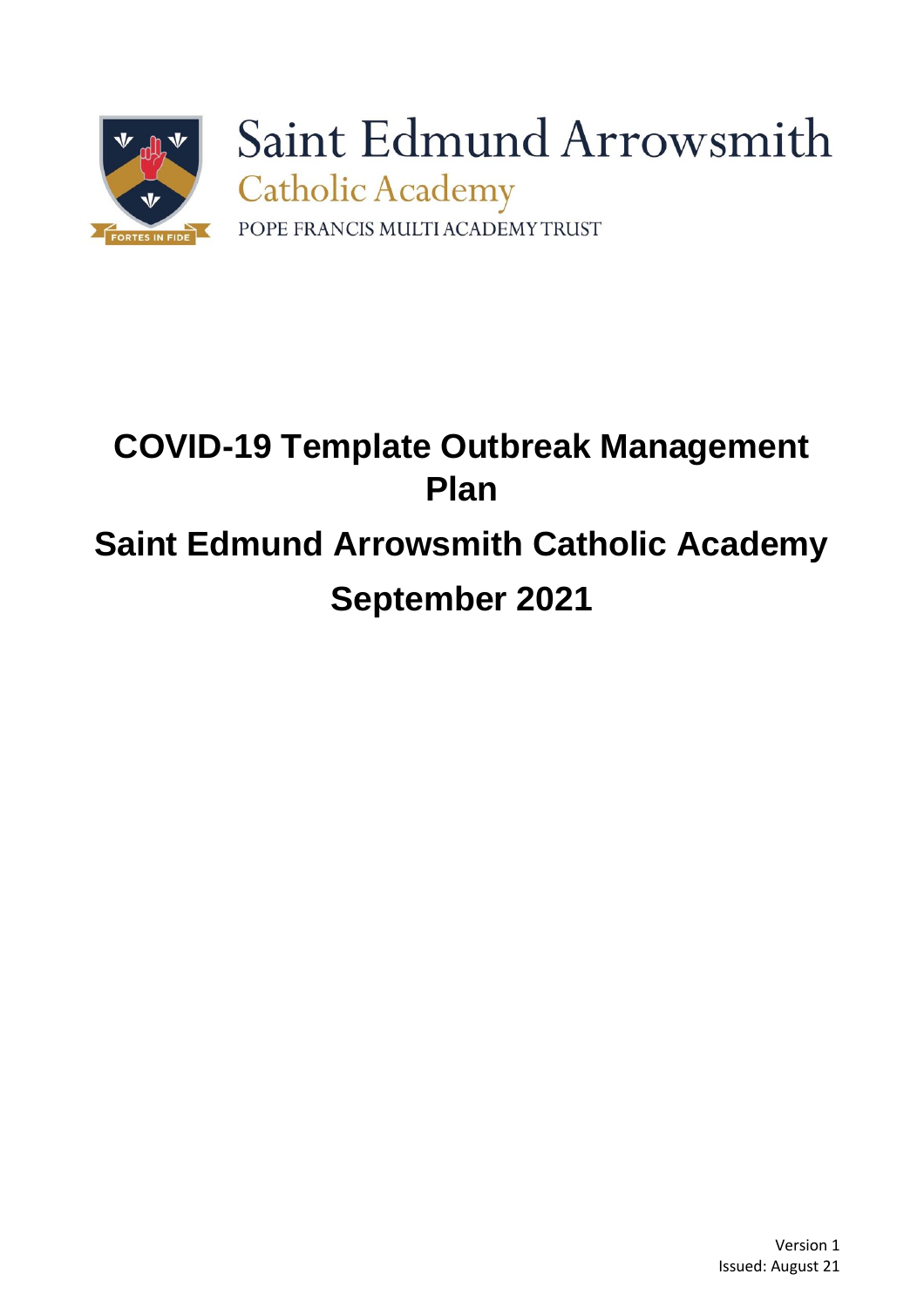#### **1. Introduction**

This plan is based on the [contingency framework for managing local outbreaks](https://www.gov.uk/government/publications/coronavirus-covid-19-local-restrictions-in-education-and-childcare-settings) of COVID-19, [schools operational guidance,](https://www.gov.uk/government/publications/actions-for-schools-during-the-coronavirus-outbreak) provided by the Department for Education (DfE) and North West COVID-19 Resource Pack for Schools, Version 7.0.

This plan outlines how we undertake outbreak management working with our local authority (LA), Director of Public Health (DPH), Public Health England (PHE) health protection team or the national government.

We will follow thresholds for triggering outbreak investigation and management as advised by the most current North West COVID-19 Resource Pack for Schools. Currently the plan we are working to is Version 7.0.

We recognise that thresholds may change depending on factors such as community rates, presence of variants of concerns, unsustainable NHS pressure or new evidence on COVID-19.

We have identified and robustly follow measures to routinely mitigate against COVID-19. These measures are recorded in our risk assessment. This includes ensuring as a minimum we are following protective measures set out in the North West COVID-19 Resource Pack for Schools, Version 7.0:

- 1. Clean hands thoroughly more often than usual
- 2. Ensure good respiratory hygiene by promoting the 'catch it, bin it, kill it' approach
- 3. Maintain enhanced cleaning, including cleaning frequently touched surfaces often, using standard products such as detergents and bleach
- 4. Keep occupied spaces well ventilated.
- 5. Continue home testing twice a week
- 6. Follow public health advice on testing, self-isolation and managing confirmed cases of COVID-19
- 7. Continue to remind parents, staff, students, pupils and children of the signs of symptoms of COVID-19 and the importance of isolating and getting tested as soon as possible.
- 8. Continue to encourage vaccination uptake for eligible staff, students and pupils.

### **2. Outbreak Management**

We will record all cases of COVID-19 to enable us to monitor cases against threshold criteria. We recognise that other circumstances may also require outbreak control management response, for example, where high numbers of cases or contacts compromise safe delivery of services, death or severe illness and or high media interest. In such circumstances we will contact the local authority.

When one of the thresholds defined by the current North West COVID-19 Resource Pack for Schools, Version 7.0 is met, we will: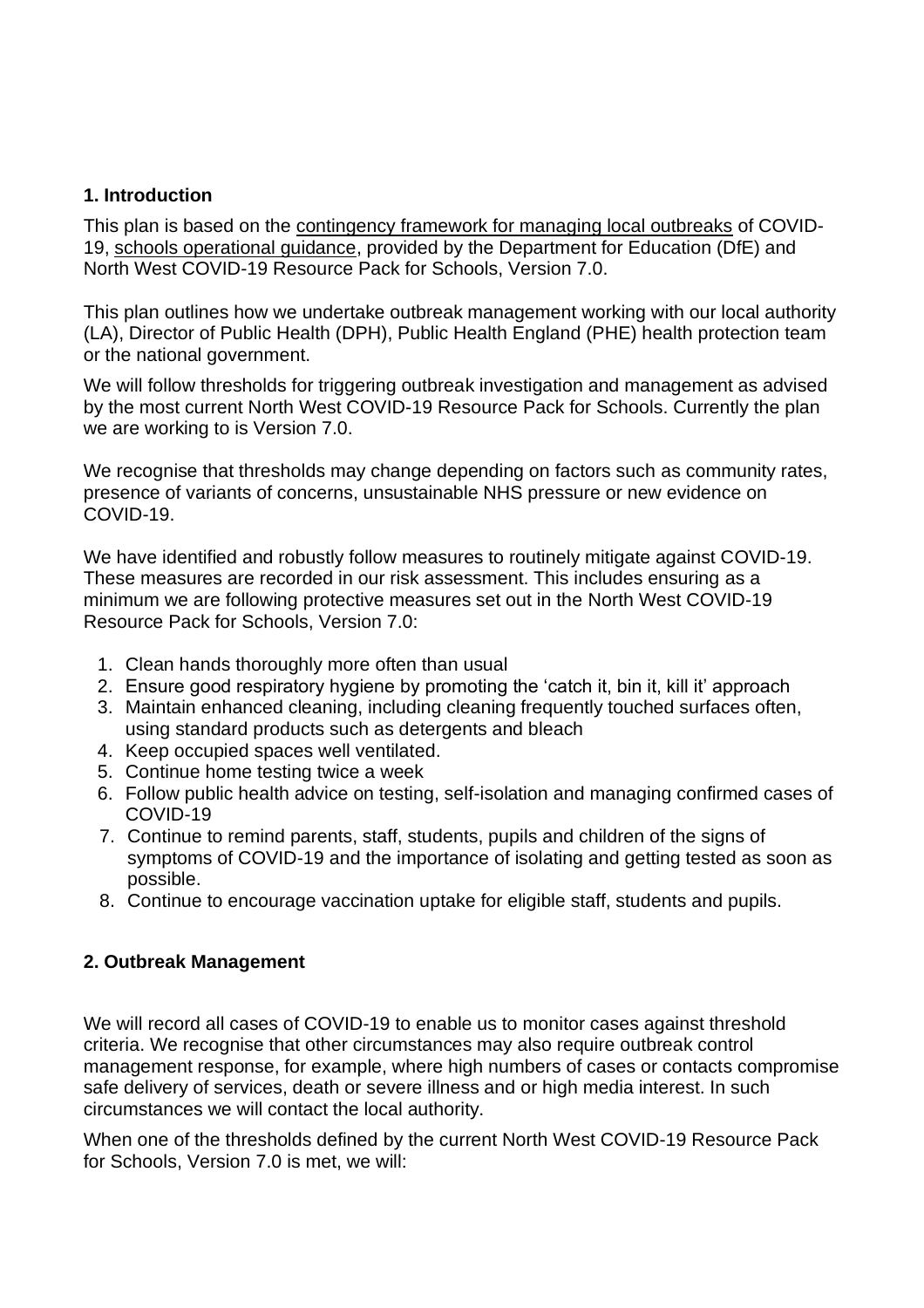- Review risk assessments and ensure all routine protection measures are being followed and working effectively.
- Notify the Local Authority Link Officer to seek public health advice and or telephone the DfE helpline, following appropriate contact details and advice provided within North West COVID-19 Resource Pack for Schools, Version 7.0.
- Work with the local authority and or PHE to instigate outbreak investigation and management, implementing additional control measures as appropriate.

## **Outbreak Management Control Team (OCT)**

An Outbreak Control Team will investigate and manage the outbreak advising on additional control measures as applicable to the circumstance. Membership of the OCT as a minimum will include School senior leadership, Knowsley Council Education and Public Health. It may also include membership from local authority health and safety, communications and commercial services and Public Health England and Merseycare Infection Prevention and Control Service. Please see Appendix A for suggested Terms of Reference and Appendix B for template agenda.

#### **Roles and Responsibilities**

- The responsibility for managing outbreaks is shared by all the organisations who are members of the OCT.
- Leadership for managing incidents and outbreaks of COVID-19 will be agreed jointly at the first OCT meeting. This may be Local Authority, PHE, or other appropriate agency depending on the situation.
- There is no specific criteria to determine who will lead however where the focus is on infection transmission and control it is more likely that Public Health will lead, whilst if the focus is community interest or consequence management the local authority education or school is more likely to lead.

#### **Control Measures**

There are a range of measures the OCT will consider, dependent on the situation. Measures can be switched on and off over time in response to the changing picture. Please see Appendix C, Control Measures Action Card.

Control measures may include attendance restrictions as a last resort.

Additional control measures should be recorded and attached to the risk assessment as a record of the actions taken.

#### **Communications**

Parents, carers, pupils and staff will be informed promptly about the introduction of control measures. This will be done via text/letter/website announcement once a decision has been made.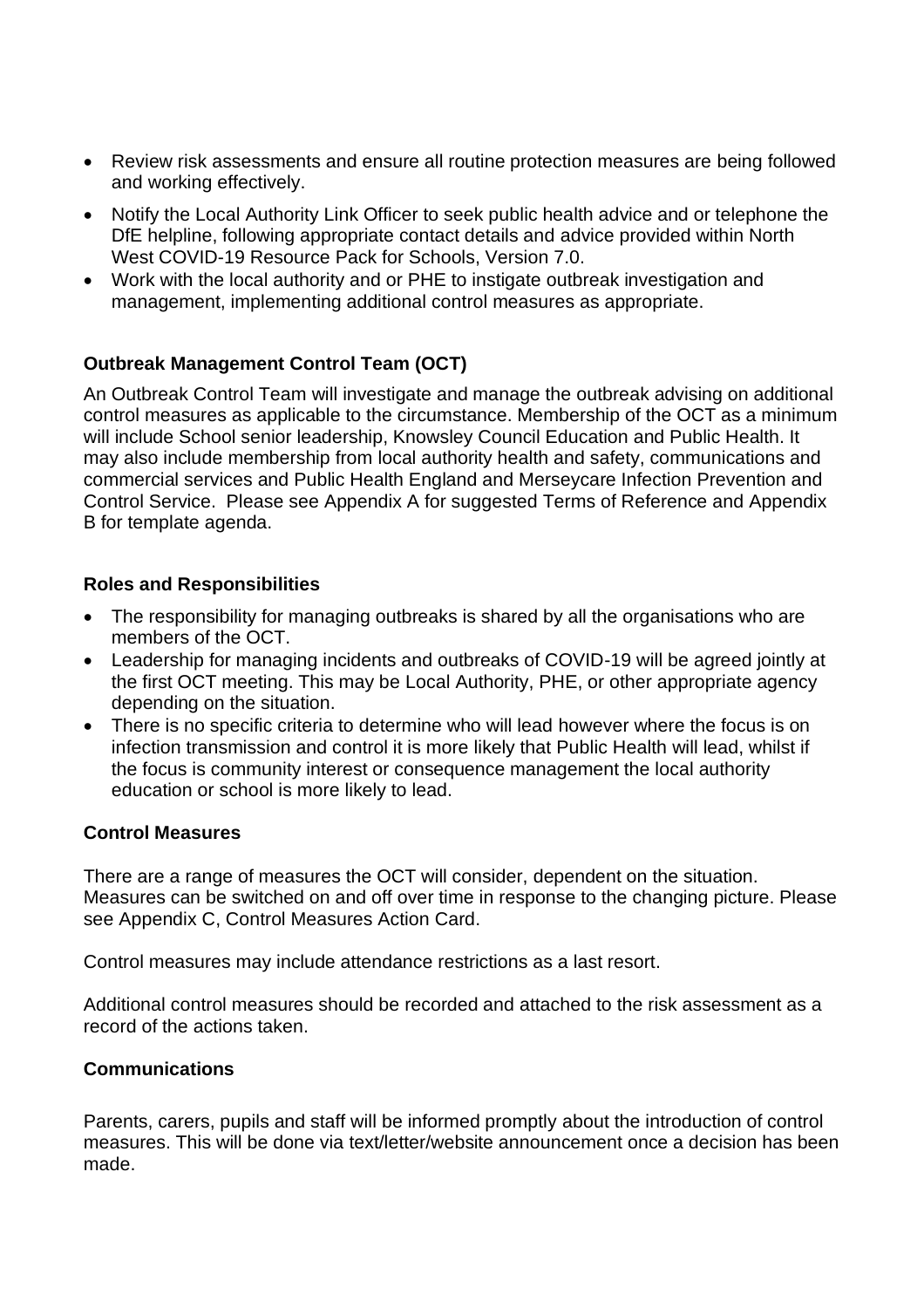A reactive press statement will be prepared as appropriate. Media enquiries will be shared with the Local Authority.

#### **3. Attendance restrictions**

Attendance restrictions will only be recommended as a last resort. If recommended, we will implement the following measures in this section.

#### **Eligibility to remain in school**

If restrictions are recommended, we will stay open for:

- Vulnerable pupils
- Children of critical workers

#### **Education and support for pupils at home**

All other pupils will be required to stay at home and will receive remote education.

We will aim to deliver remote education that meets the same quality and quantity of education that pupils would receive in school, as outlined in our remote learning plan.

The school will continue to provide meals or lunch parcels for pupils eligible for benefitsrelated free school meals while they are not attending school because of COVID-19 isolation quidelines.

Parents will be asked to collect these from school.

#### **Wraparound care**

We will limit access to before and after-school activities and wraparound care during term time and the summer holidays to those that need it most.

We will communicate who will be eligible to attend once the restrictions are confirmed.

#### **4. Shielding**

We will adhere to national guidance on the reintroduction of shielding, which would apply to those on the [shielded patient list \(SPL\).](https://digital.nhs.uk/coronavirus/shielded-patient-list)

We will speak to individuals required to shield about additional protective measures in school or arrangements for home working or learning.

#### **5. Safeguarding**

We will review our child protection policy to make sure it reflects the local restrictions and remains effective.

We will aim to have a trained Designated Safeguarding Lead (DSL) or deputy DSL on site wherever possible.

If our DSL (or deputy) can't be on site, they can be contacted remotely by emailing [admin@seaonline.org.uk](mailto:admin@seaonline.org.uk) marking the email as 'Urgent Safeguarding'.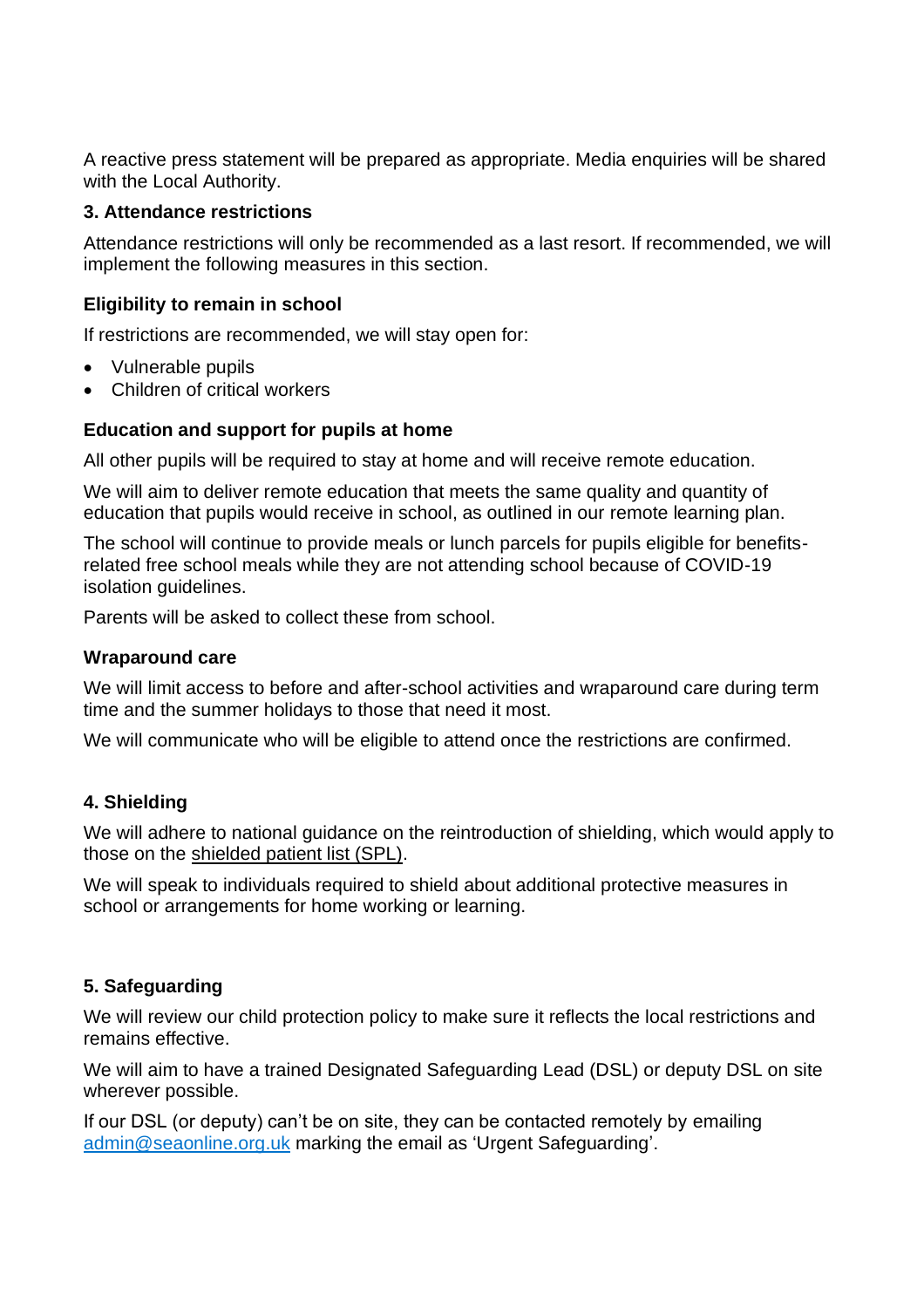On occasions where there is no DSL or deputy on site, a senior leader will take responsibility for co-ordinating safeguarding on site.

When vulnerable pupils are absent, we will:

- Speak to parents/carers and, where applicable, social workers and the local authority, to work out the reason for absence
- Encourage attendance
- Make sure vulnerable pupils can access appropriate education and support while at home
- Maintain contact, and check regularly that the pupil is able to access remote education provision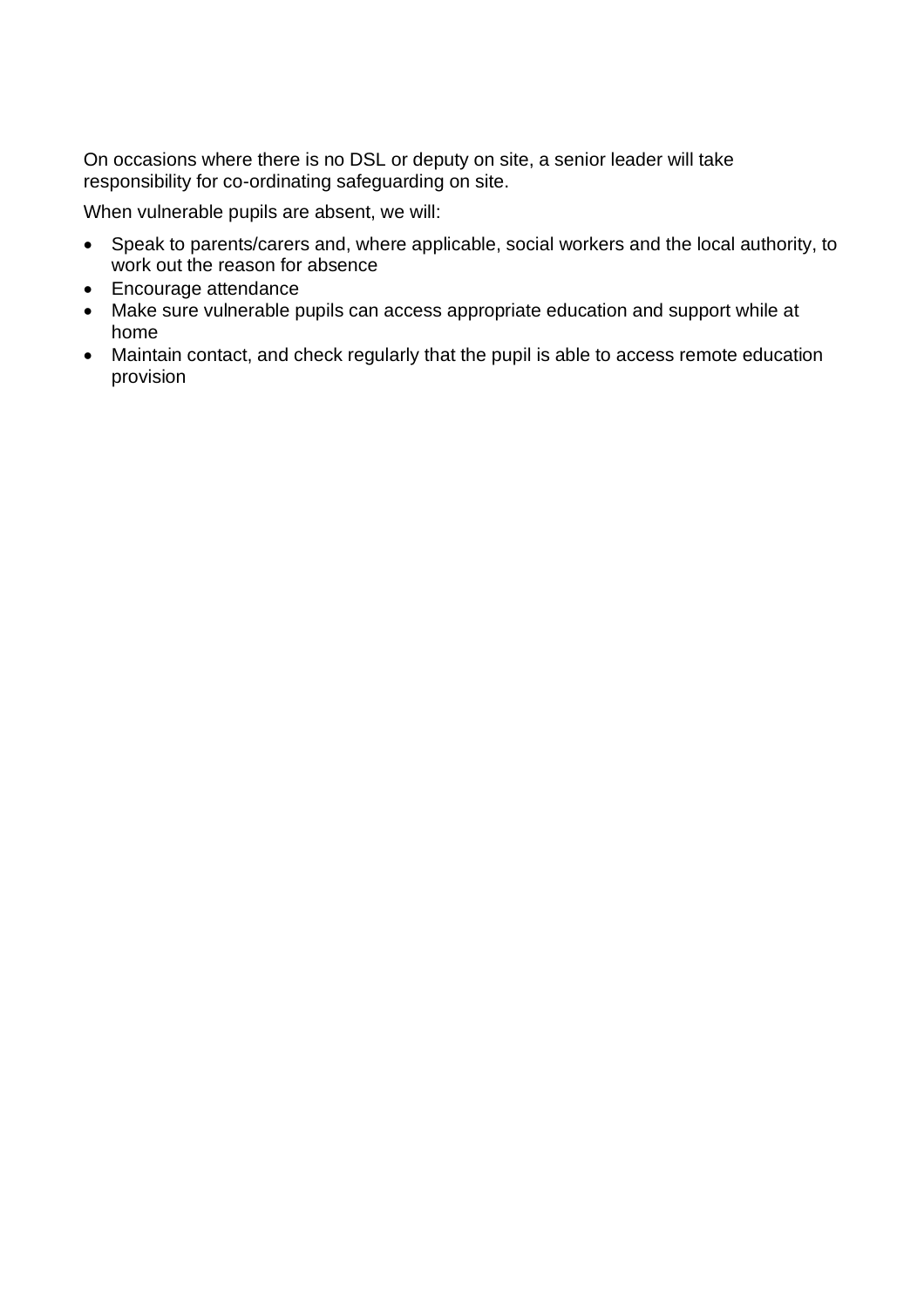## **Appendix A - Outbreak Control Team - Terms of Reference**

- a. To verify an outbreak is occurring.
- b. To regularly conduct a full risk assessment whilst the outbreak is ongoing.
- c. To work with the setting to develop a strategy to deal with the outbreak and allocate responsibilities to members of the OCT based on the risk assessment.
- d. To agree appropriate further investigations.
- e. To ensure that appropriate control measures are implemented to prevent further primary and secondary cases.
- f. To communicate as required with other professionals, the media and the public providing an accurate, timely and informative source of information.
- g. To make recommendations regarding the development of systems and procedures to prevent a future occurrence of similar incidents and where feasible enact these.
- h. To determine when the outbreak can be considered over.
- i. To produce a report or reports, containing lessons learned and recommendations.

## **Appendix B- Outbreak Control Team Meeting Template Agenda (Date, time and venue)**

- 1. Introductions
- 2. Apologies
- 3. Minutes of previous meeting (for subsequent meetings)
- 4. Purpose of meeting
	- At first meeting agree chair and terms of reference
- 5. Review of evidence
	- Epidemiological
- 6. Current risk assessment
- 7. Control measures
- 8. Further investigations required
- 9. Communications
	- Public
	- Media
	- Healthcare providers
	- Others
- 10. Agreed actions
- 11. Any other business
- 12. Date of next meeting